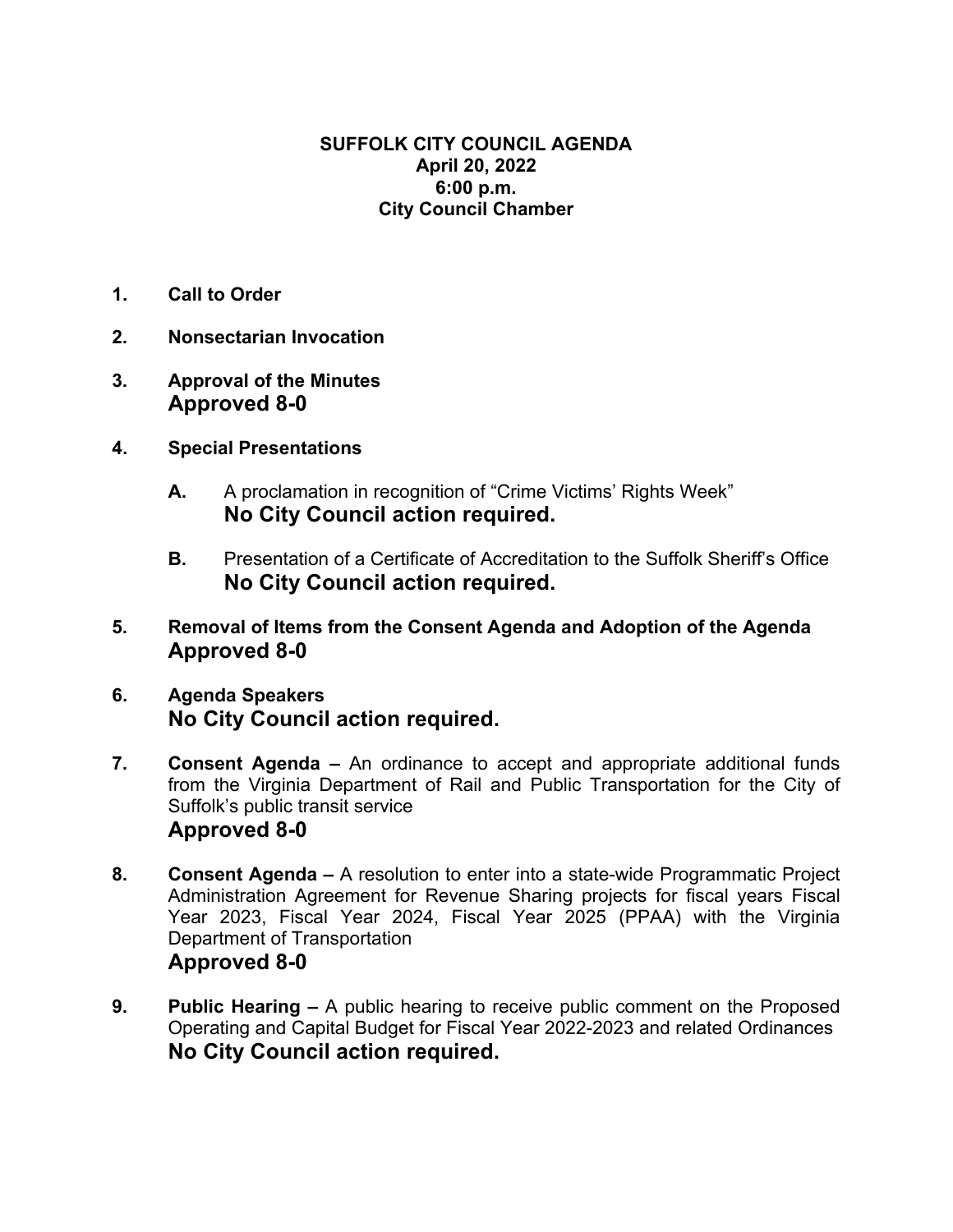**10. Public Hearing –** A public hearing to receive public comment regarding a Resolution to adopt the *Fiscal Year 2022-2023 Annual Action Plan* for the City of Suffolk's Community Development Block Grant Program (CDBG) and the Western Tidewater Home Consortium Home Investment Partnership Grant Program (HOME)

### **No City Council action required.**

**11. Public Hearing –** An ordinance to rezone and amend the official zoning map of the City of Suffolk to change the zoning from M-2, Heavy Industrial zoning district, to RM, Residential Medium Density zoning district, for property located at 240 Gloucester Street, Zoning Map 34G28(2)K, Parcel 13D, Account Number 353308200; RZN2021-022

### **Approved 8-0**

**12. Public Hearing –** An ordinance to rezone and amend the official zoning map of the City of Suffolk, to change the zoning from RLM, Residential Low-Medium Density zoning district, to O-I, office-institutional zoning district, for property located at 1653 Holland Road, Zoning Map 33 Parcel 99, Account Number 150666600; RZN2022-002

# **Approved 7-0 (Council Member Fawcett was excused.)**

**13. Public Hearing –** An ordinance to grant a Conditional Use Permit to establish a medical, physical and mental rehabilitation (resident) facility, on property located at 1653 Holland Road, Zoning Map 33, Parcel 99, Account Number 150666600; CUP2022-001

# **Approved 7-0 (Council Member Fawcett was excused.)**

- **14. Public Hearing** An ordinance to grant a Conditional Use Permit to establish a Utility Facility, not otherwise enumerated, on properties located at 120, 122, and 124 South 5<sup>th</sup> Street, Zoning Map 35G(N)C, Parcels 28, 29, and 30, Account Numbers 050730000, 050731000, and 05355000; CUP2021-026 **Denied 7-0 (Council Member Fawcett was excused.)**
- **15. Public Hearing** An ordinance to grant a Conditional Use Permit to establish an accessory dwelling unit, detached, on property located at 5226 Regatta Pointe Road, Zoning Map 6D\*RF\*2\*C, Parcel 38; Account Number 304839800; CUP2022-003

# **Approved 7-0 (Council Member Fawcett was excused.)**

**16. Public Hearing –** An ordinance to grant a Conditional Use Permit to restore a nonconforming residential structure to an extent of greater than 50% of its replacement cost, on property located at 315 Bullock Street, Zoning Map 35C\*6, Parcel 16; Account Number 051568000; CUP2022-005

#### **Approved 7-0 (Council Member Fawcett was excused.)**